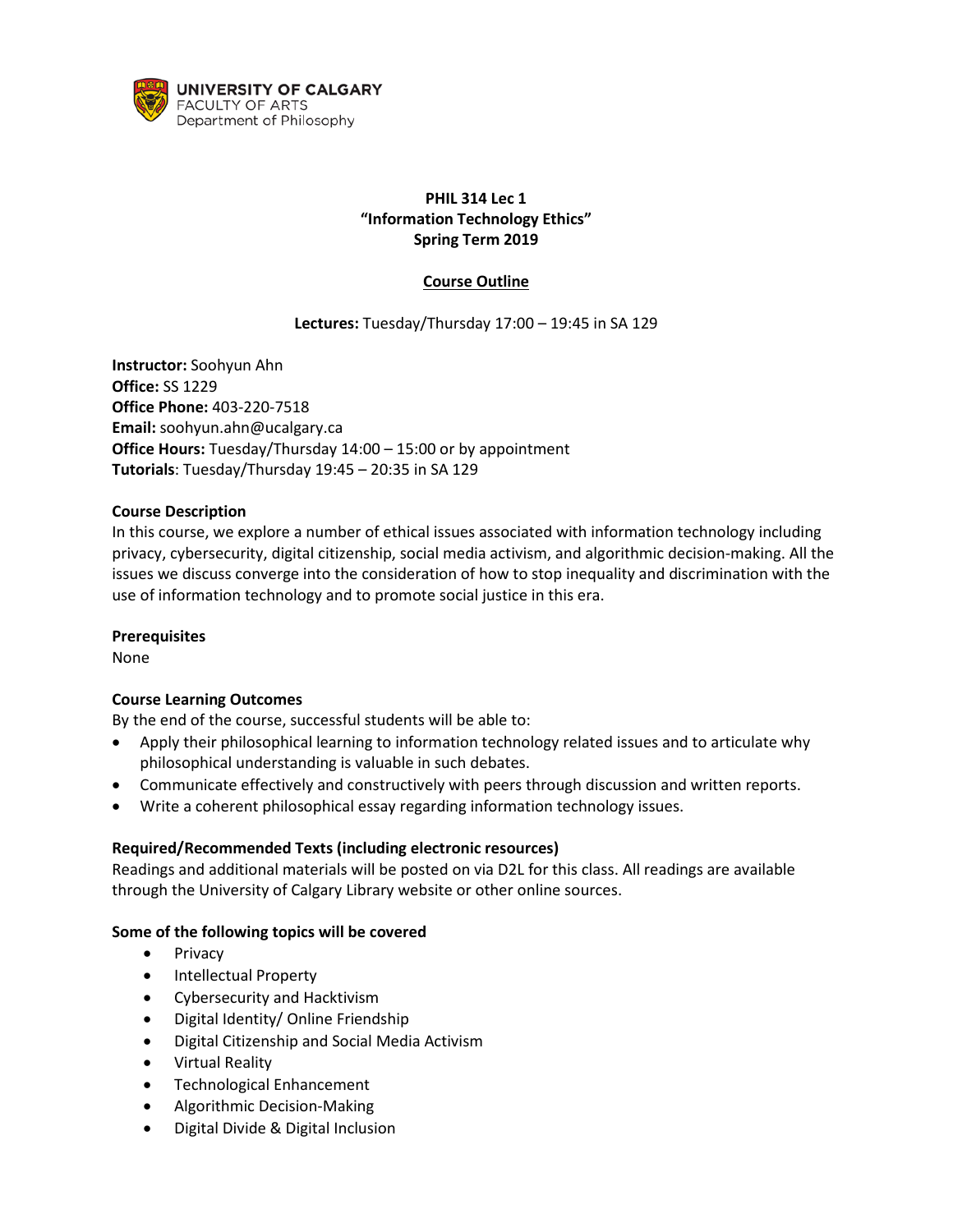## **Course Assessment**

• **Quizzes** (15%, 3 points each)

Throughout the course of the semester, there will be five in-class quizzes. They are designed so that you should be able to answer them easily if you have done the reading. Quizzes will be held at the start of class without prior notice.

- **Mid-term Exam** (25%) An in-class exam will be held on **May 28th**.
- **Case Analyses** (10%, 5 points each)

Once a topic is covered in class, you can submit a case analysis related to the topic. Come up with a case that has not been covered during the class and provide a clear and concise philosophical reflection on it; the template will be posted on via D2L. You should submit a hardcopy to me during class. The first analysis is due by **May 16th**, and the second by **May 30th**.

# • **Term Paper and Group Work** (50%)

o *Rough Draft Paper* (5%)

You should submit a rough draft paper electronically via D2L by 11:59 pm on **June 6th**. The draft paper should be at least 4 pages in length. After collecting all the draft papers, I will distribute them to you via email. Each one of you will receive 3-4 drafts of your peers on **June 7th** (i.e., the class will be divided into groups of 3-4 members).

o *Written Preparation for Group Discussion* (10%)

Once you receive drafts of your peers on **June 7th**, you should read all the papers and reflect on them. Then write as precisely as you can what you take to be the main point of each paper. Also provide what you take to be the strengths of the papers and any points that can be improved. You are required to submit written preparations on **June 11th**. Based on these preparations, you will review and discuss your paper with your group members. The aim of the group discussion is to help each other write better papers.

o *Final Paper* (35%)

The final paper will be 5-7 pages in length (max. 2,000 words). More information will be handed out and discussed during the class. You are welcome to see me to discuss your paper.

The final paper is due via D2L by 11:59 pm on **June 14th**.

• Final grades will be awarded as follows:

| $96 - 100 = A +$ | $80 - 84 = B +$ | $65 - 69 = C +$ | $50 - 54 = D+$ |
|------------------|-----------------|-----------------|----------------|
| $90 - 95 = A$    | $75 - 79 = B$   | $60 - 64 = C$   | $45 - 49 = D$  |
| $85 - 89 = A$    | $70 - 74 = B$   | $55 - 59 = C$   | $0 - 44 = F$   |

- Class attendance is encouraged for success.
- There will be a guest lecture (TBD).
- No single assignment is required to pass the course.
- Note that there will be **no registrar-scheduled final exam** for this course.

# **Policy on Late Assignments**

No make-up exams are permitted unless a medical note is provided and/or permission is granted by the instructor prior to the set date. Without an acceptable excuse, penalties for late assignments will be a half letter grade for each day the assignment is late, to a maximum of the equivalent of four full letter grades. Missing assignments receive a zero.

# **IMPORTANT DEPARTMENTAL, FACULTY AND UNIVERSITY INFORMATION**

# **Academic Honesty**

Cheating or plagiarism on any assignment or examination is regarded as an extremely serious academic offense, the penalty for which will be an F on the assignment or an F in the course, and possibly a disciplinary sanction such as probation, suspension, or expulsion. See the relevant section K.5 on 'Academic Misconduct' in the current University Calendar

[http://www.ucalgary.ca/pubs/calendar/current/k-5.html.](http://www.ucalgary.ca/pubs/calendar/current/k-5.html)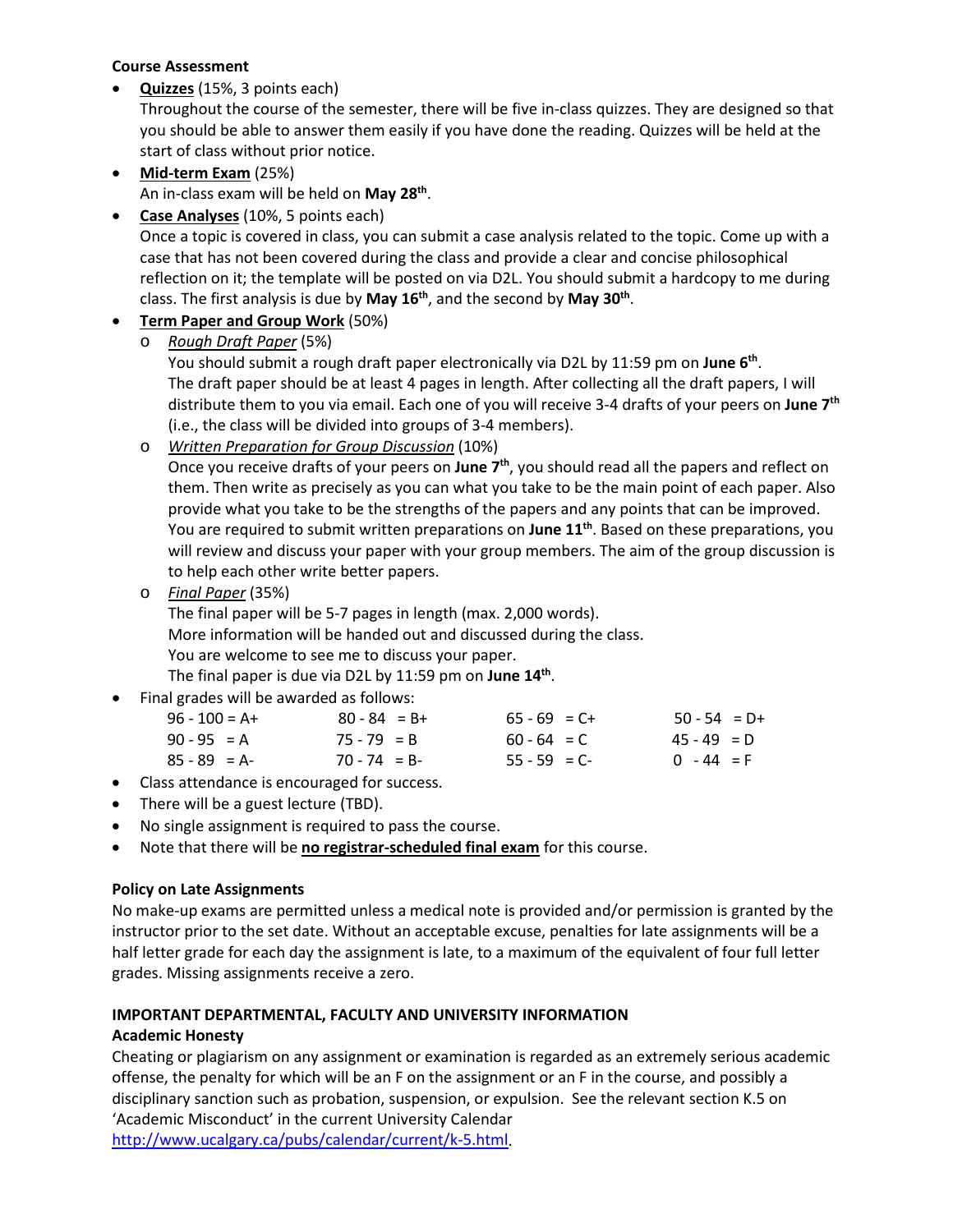Intellectual honesty requires that your work include adequate referencing to sources. Plagiarism occurs when you do not acknowledge or correctly reference your sources. If you have questions about correct referencing, consult your instructor.

### **Academic Accommodation**

The student accommodation policy can be found at: [ucalgary.ca/access/accommodations/policy.](http://www.ucalgary.ca/access/accommodations/policy)

Students needing an Accommodation because of a disability or medical condition should communicate this need to Student Accessibility Services in accordance with the Procedure for Accommodations for Students with Disabilities [http://www.ucalgary.ca/policies/files/policies/student-accommodation](http://www.ucalgary.ca/policies/files/policies/student-accommodation-policy.pdf)[policy.pdf.](http://www.ucalgary.ca/policies/files/policies/student-accommodation-policy.pdf)

Students needing an Accommodation based on a Protected Ground other than Disability, should communicate this need, preferably in writing, to their instructor.

### **D2L Help**

Desire2Learn is UCalgary's online learning management system. Important information and communications about this course may be posted on D2L. Go t[o https://ucalgary.service-now.com/it](https://ucalgary.service-now.com/it) for help.

### **General Academic Concerns and Program Planning**

Have a question but not sure where to start? The Arts Students Centre is your information resource for everything in the Faculty of Arts. Drop in at SS102, call 403-220-3580, or email [ascarts@ucalgary.ca](mailto:ascarts@ucalgary.ca). Advisors in the ASC can also provide assistance and advice in planning your program through to graduation. Visit the Faculty of Arts website at<https://arts.ucalgary.ca/advising> for detailed information on common academic concerns

### **Advice on Philosophy Courses**

You may find answers to your more specific questions about a philosophy degree on the Department of Philosophy's website [http://phil.ucalgary.ca](http://phil.ucalgary.ca/), or contact one of Philosophy's Undergraduate Advisors. David Dick – Undergraduate Program Director [\(dgdick@ucalgary.ca\)](mailto:dgdick@ucalgary.ca), Megan Delehanty – Honors Advisor [\(mdelehan@ucalgary.ca\)](mailto:mdelehan@ucalgary.ca) or Allen Habib [\(anhabib@ucalgary.ca\)](mailto:anhabib@ucalgary.ca).

### **Registration and Prerequisite Waivers**

If you have questions regarding registration, or are seeking permission to waive the prerequisites for a course, email the Philosophy Department Undergraduate Program Administrator (UPA), Rebecca Lesser [\(rebecca.lesser@ucalgary.ca\)](mailto:rebecca.lesser@ucalgary.ca). Include the specific course information and your UCID number in your request.

### **Writing**

All written assignments (including, although to a lesser extent, written exam responses) will be assessed at least partly on writing skills. Writing skills include not only surface correctness (grammar, punctuation, sentence structure, etc.) but also general clarity and organization. Research papers must be properly documented. Students are also encouraged to use Writing Support Services and other Student Success Centre Services, located on the 3rd floor of the Taylor Family Digital Library. Writing Support Services assist with a variety of assignments, from essays to lab reports. Students can book 30 minute one-on-one appointments online, sign up for 15- minute drop-in appointments, and register for a variety of writing workshops. For more information on this and other Student Success Centre services, please visit [www.ucalgary.ca/ssc](http://www.ucalgary.ca/ssc) .

### **Protection of Privacy**

The University of Calgary is under the jurisdiction of the provincial Freedom of Information and Protection of Privacy (FOIP) Act. The Department of Philosophy ensures the student's right to privacy by